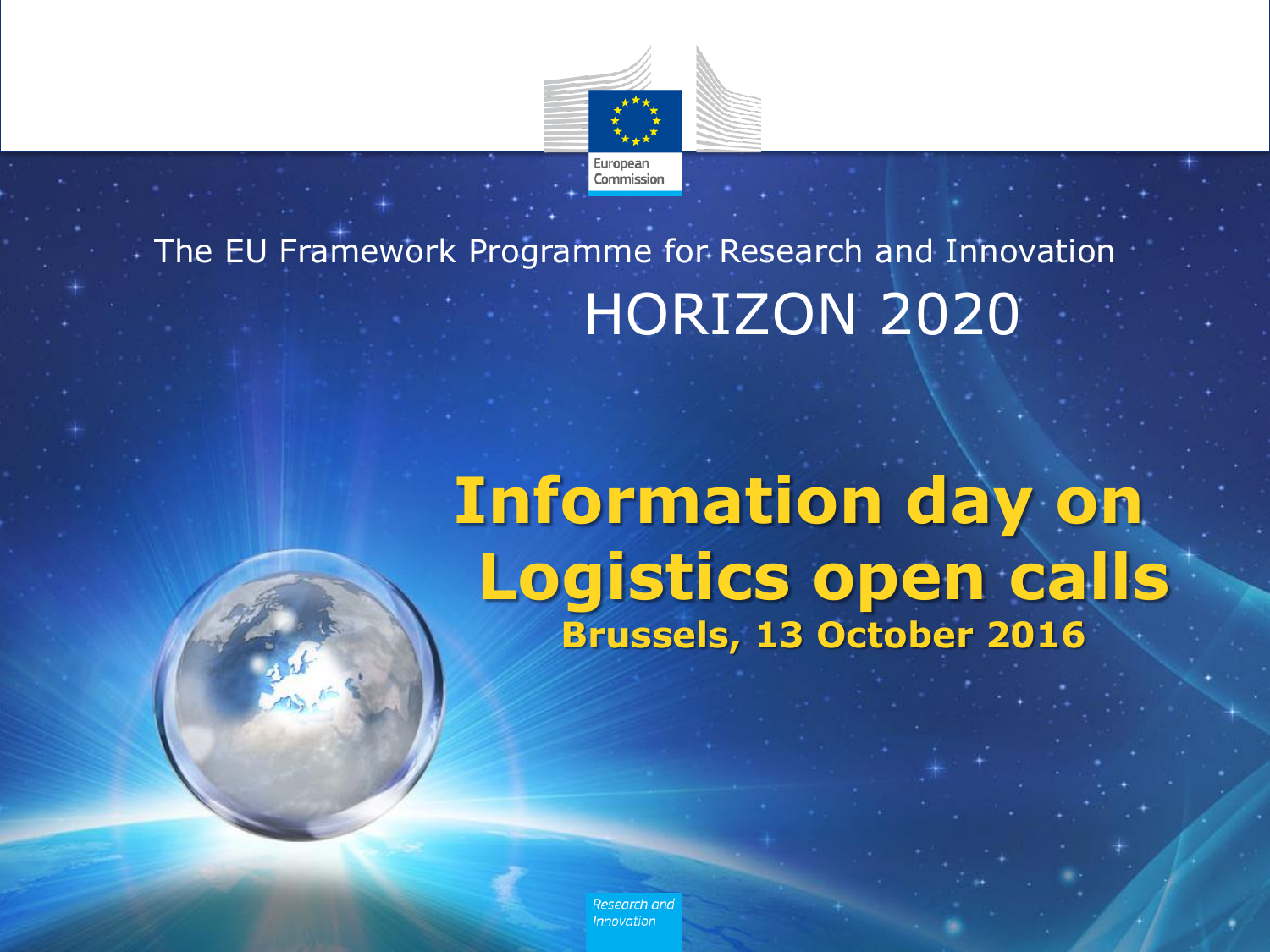

• The aim of the topics in this session is to increase efficiency and hence sustainability of logistics systems, use opportunities provided by digitalisation, remove the communication bottlenecks between the different stakeholders and thereby improve the potential for collaboration

- Two topics:
- **MG-5.2-2017**: Innovative ICT solutions for future logistics operations
- **MG-5.4-2017**: Potential of the Physical Internet (PI)
- Budget:
	- MG-5.2/5.3-2017 RIA = **12 M€**
	- MG-5.4-2017 CSA = **1M€**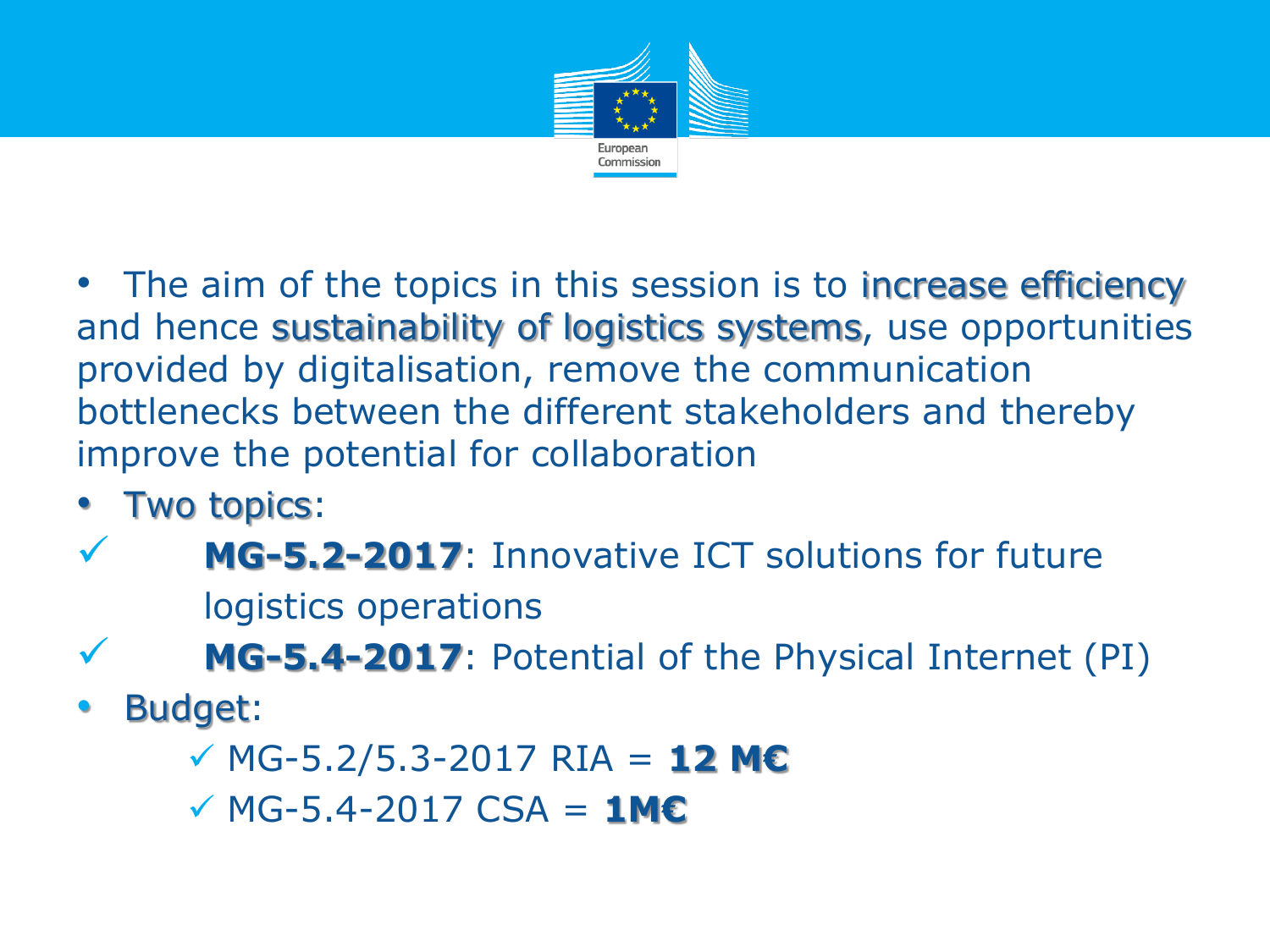

### **(1) Topic MG-5.2-2017 Innovative ICT solutions for future logistics operations**

- Challenge: to exploit opportunities offered by advanced ITC (eg. Internet of Things, Big data) by focusing on:
- $\checkmark$  Electronic booking and planning systems towards a paperless environment and freight traceability
- $\sqrt{\ }$  Real-time exception management and business models for dynamic transport services
- $\checkmark$  Interoperability & integration of SMEs in supply chain
- Expected Impact:
	- $\checkmark$  Link digital & physical flows; seamless freight transport execution; increased reliability; optimisation of load factors & delivery routes; business models for collaborative & dynamic services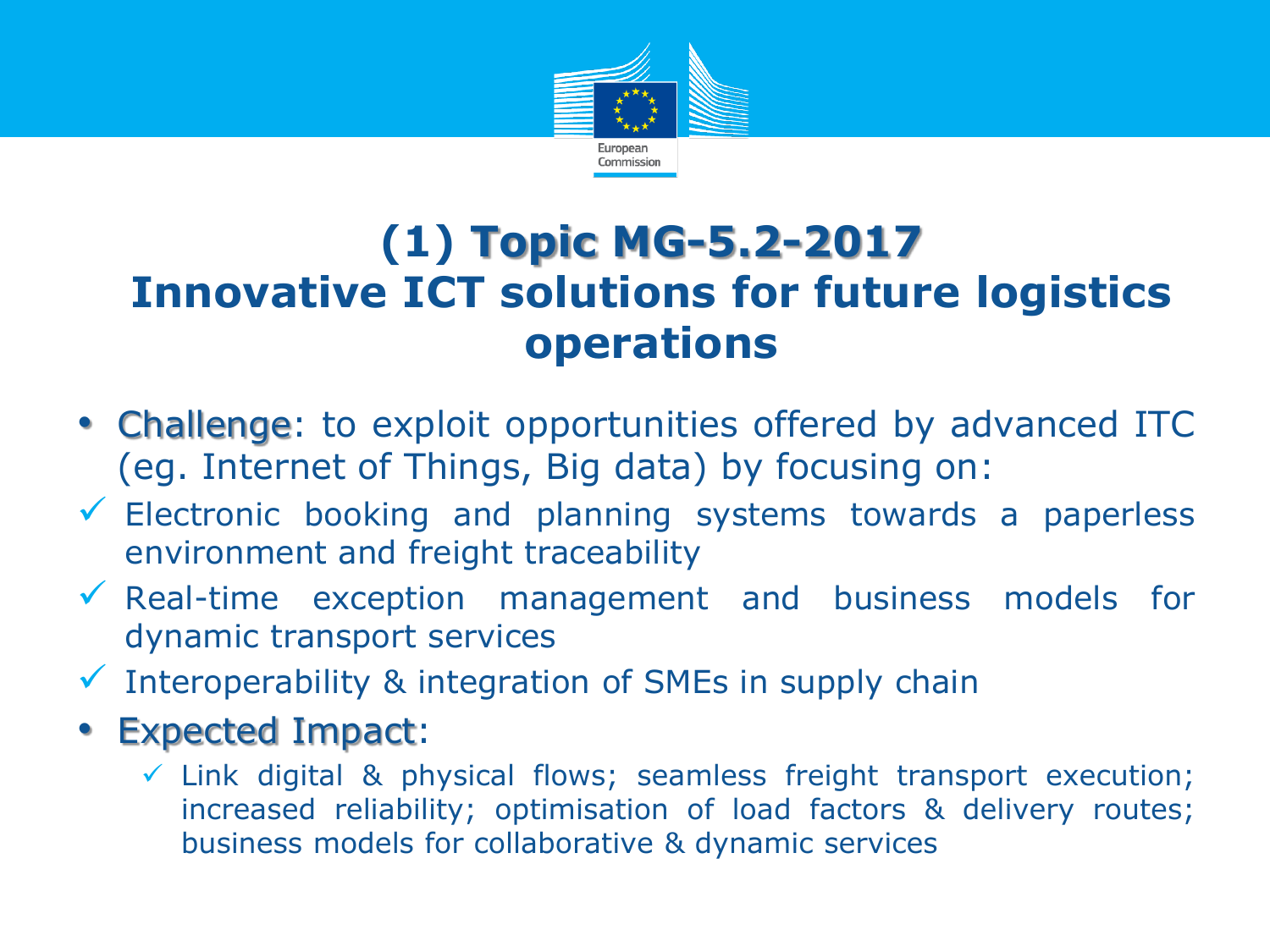

### **(2) Topic MG-5.4-2017 Potential of the Physical Internet (PI)**

The creation of the PI requires integration of many innovative concepts and a mental-shift towards a different governance structure

#### Two types of actions:

- $\checkmark$  RIA-case study to identify minimum requirements for efficient influence of PI's nodes; modelling of tools & business models
- $\checkmark$  CSA mapping of relevant activities, advocacy & dissemination
- Expected Impact: get industry-wide support & launch the development of the PI
- International Cooperation (in particular US, Canada and Hong Kong) encouraged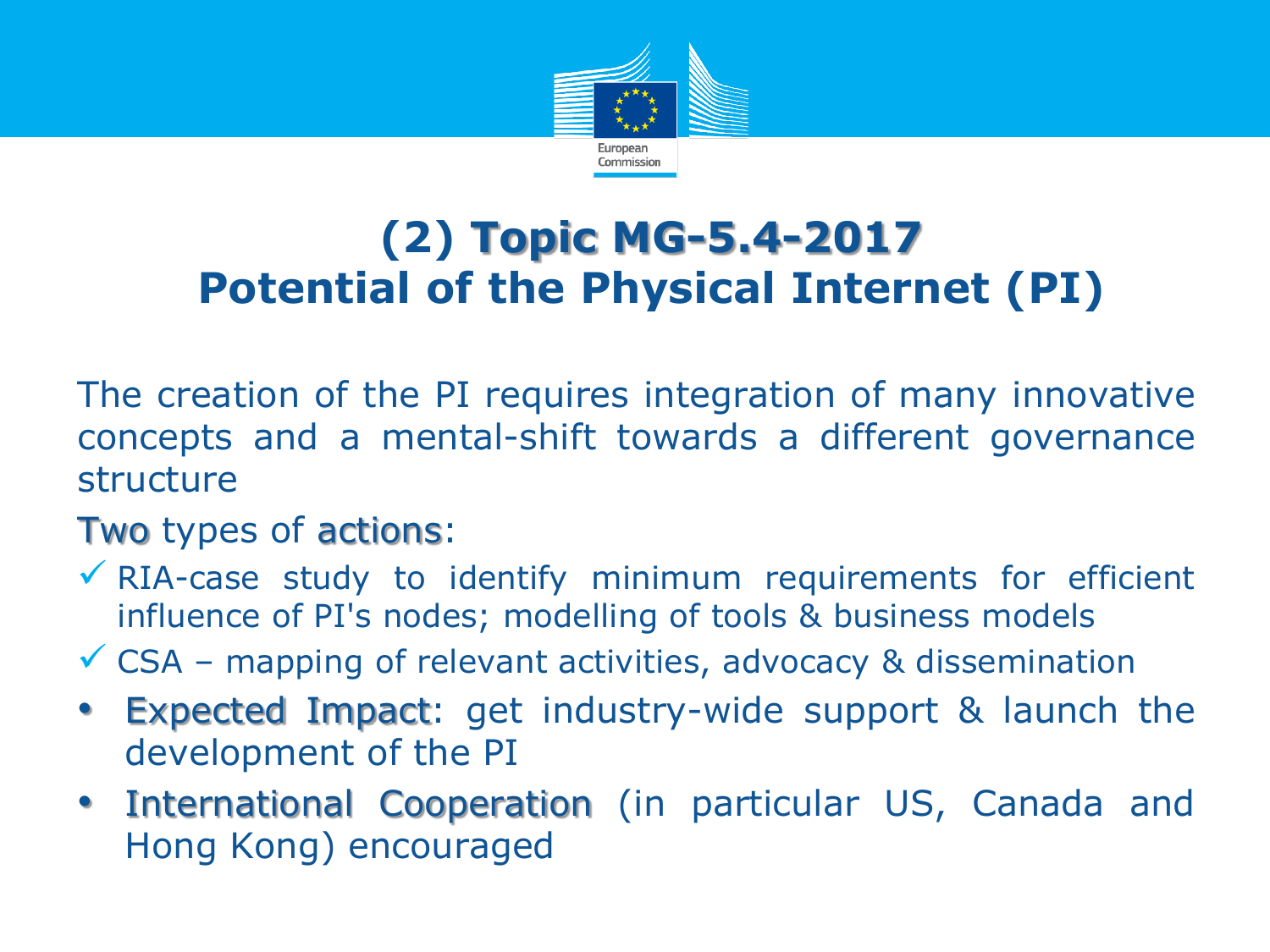

### **(3) Topic MG-4.3-2017 Innovative approaches for integrating urban nodes in the TEN-T core network corridors**

- Challenge: the efficient and effective integration of urban nodes into TEN-T corridors requires further research and innovation efforts for the development and related recommendations for deployment of innovative solutions in urban areas
- Expected Impact:
	- $\checkmark$  CSA produces recommendations for wide-scale deployment of research and innovation solutions in some (if justified, a selection could be made) or all urban nodes along the TEN-T corridors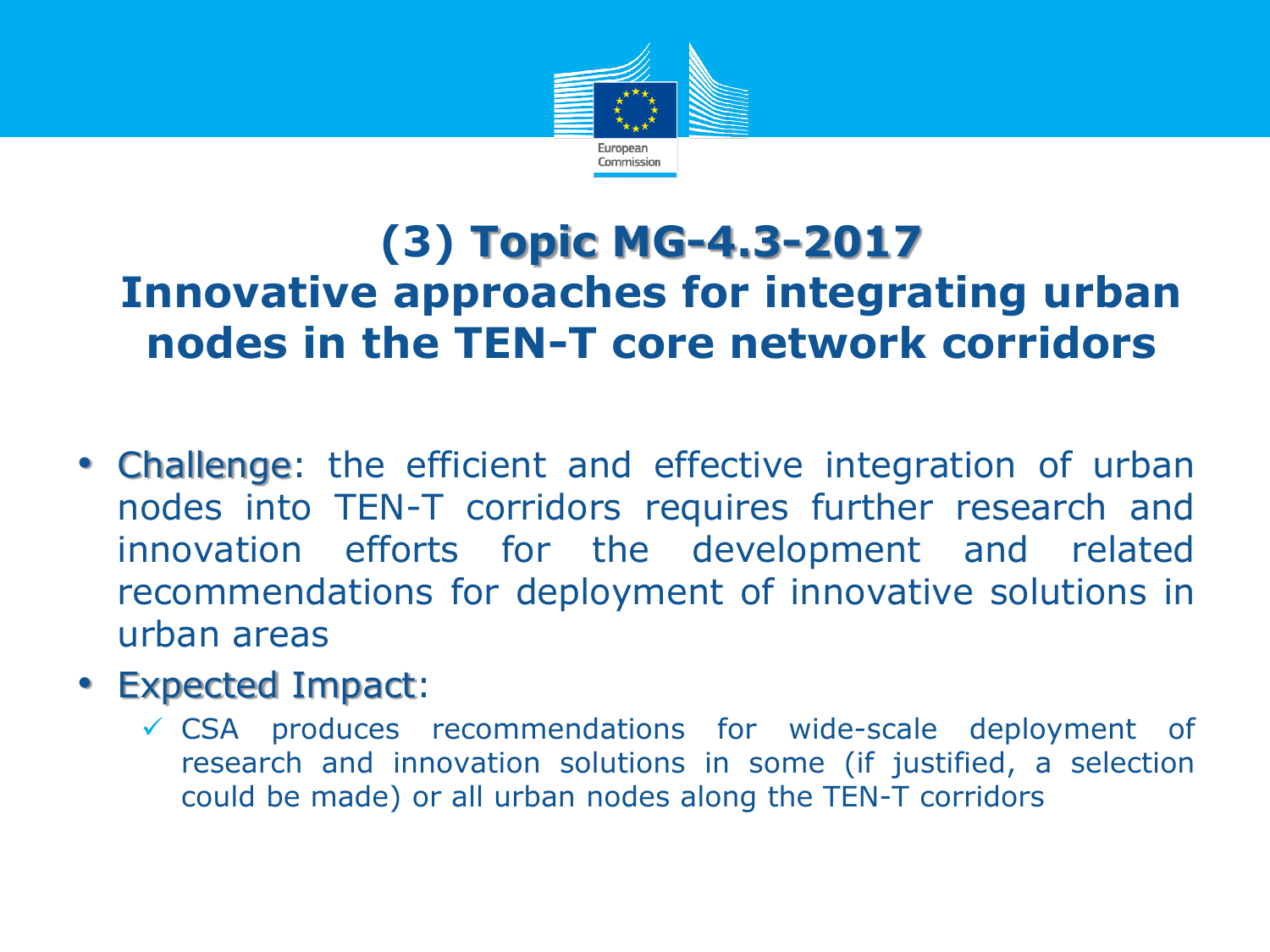

- Objective of this area is to find solutions to increase the productivity, robustness & efficiency of infrastructure for all modes, and ensure the resilience of the whole transport system in case of extreme events and allow optimal use & management of the multimodal transport infrastructure,
- Three Topics:
	- **MG-7.1-2017:** Resilience to extreme (natural and man-made) events
	- **MG-7.2-2017:** Optimization of transport infrastructure including terminals
	- **MG-7.3-2017:** The Port of the Future
- Budget:
	- MG-7.1/7.2/7.3-2017 RIA= **37,5M€**
	- MG-7.3-2017 CSA = **1,2M€**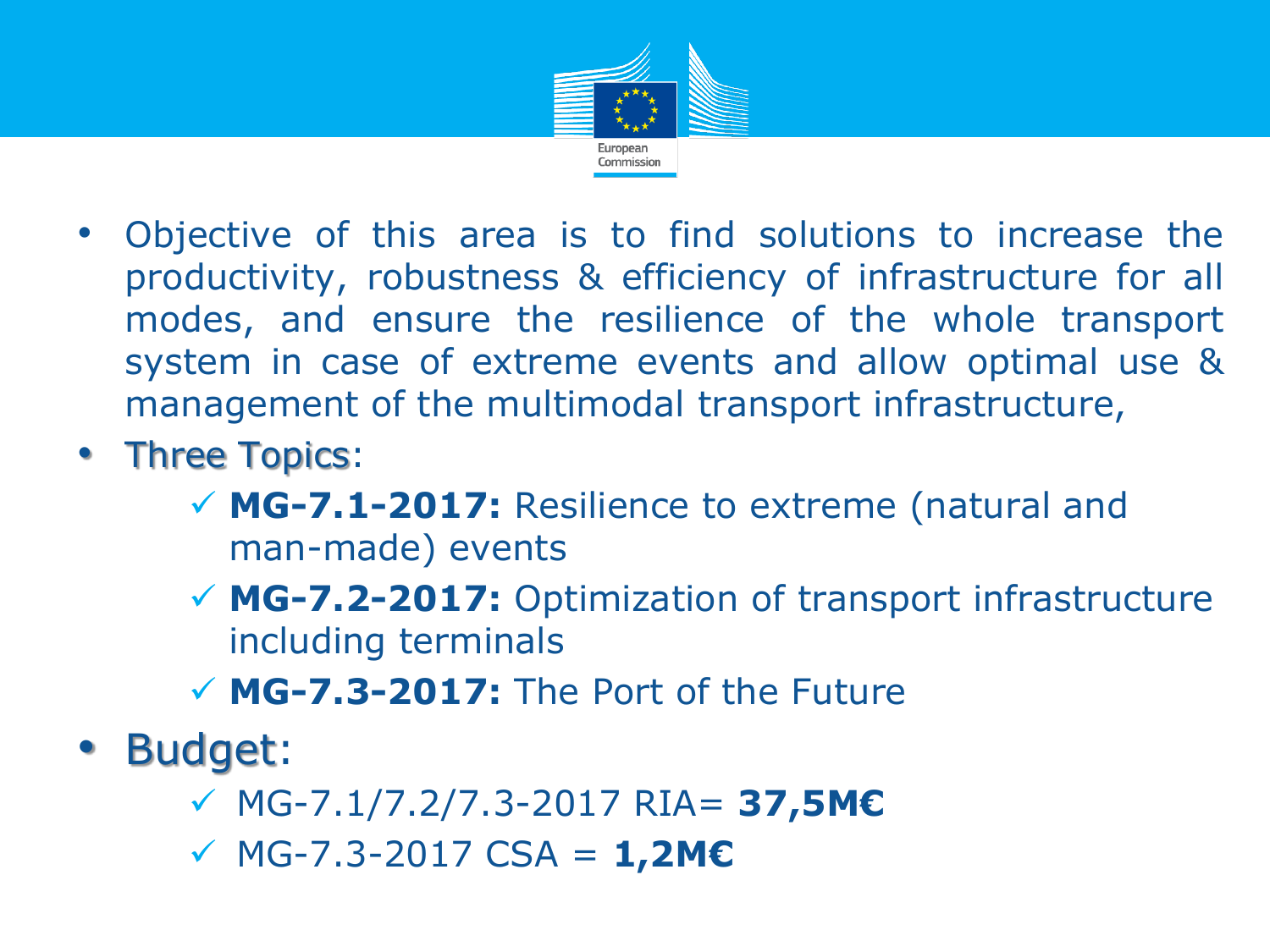

### **(2) Topic MG-7.2-2017 Optimisation of transport infrastructure including terminals**

- Challenge: Towards zero intrusion construction, inspection & maintenance
	- Innovative design and construction methods for lowmaintenance and high adaptability to future needs
- Assessment of multimodal network capacity
- Attention to accessibility & interoperability of corridors, terminals and hubs (including airports and inland waterways)
- **Expected Impact:** more optimal use of existing network with avoidance of over dimensioning whilst increasing capacity. Better accessibility & operational efficiencyof multimodal hubs
- International Cooperation in particular with Neighbouring Countries encouraged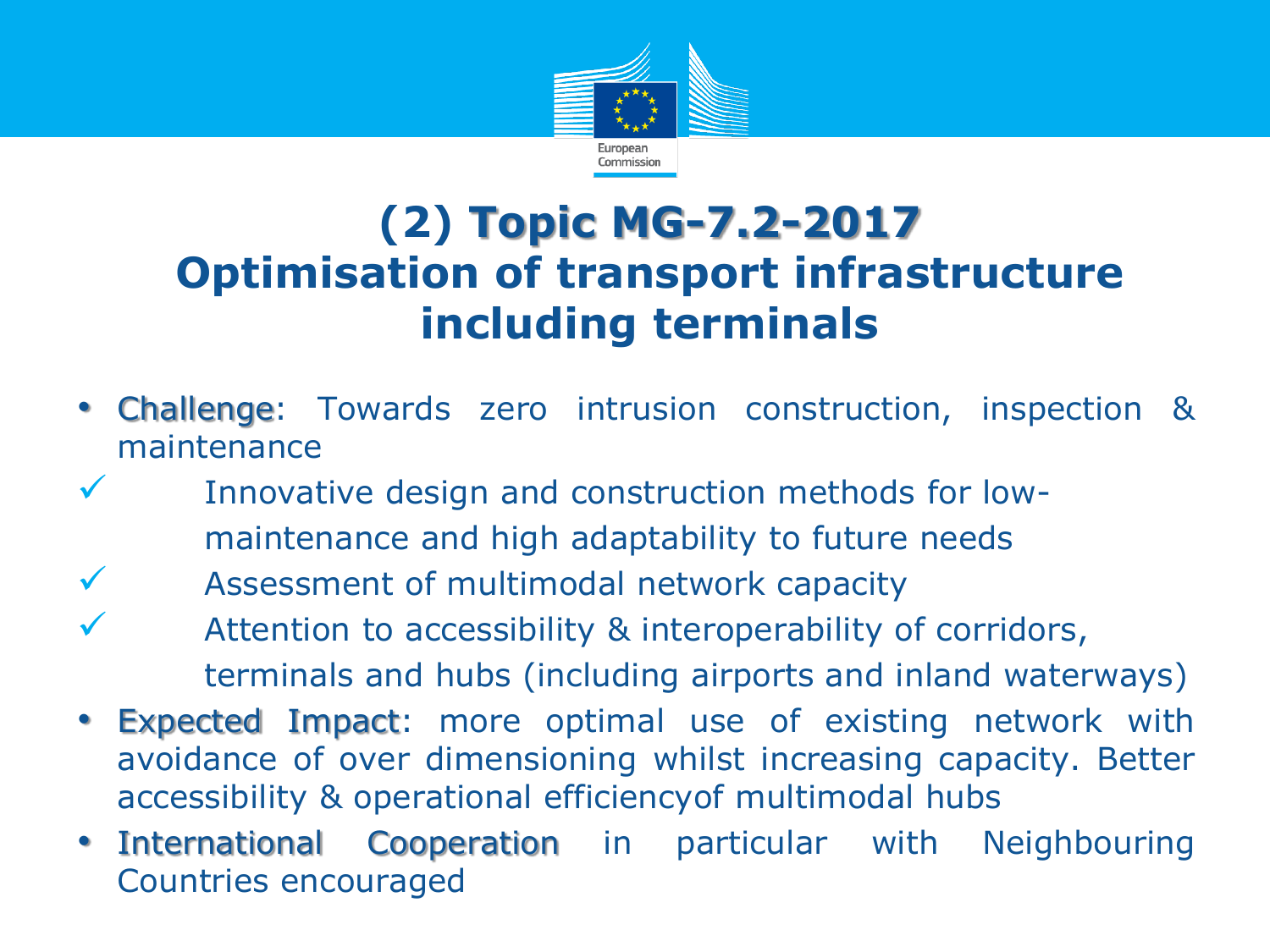

### **(3) Topic MG-7.3-2017 The Port of the Future**

- Challenge:
	- Ensure that efficient operations will not affect negatively the surrounding territory, including city-port relations and the smart urban development of Port Cities
	- New Port concepts, new management models, and innovative design, engineering, construction and operation technologies and solutions for full customer, stakeholder and citizen satisfaction.
- Expected Impact: reduction of environmental impact of port activities, their operational and infrastructural costs; improvement of logistics efficiency and better integration of the port in the surrounding socio-economic area, including city-port relations and the smart urban development of Port Cities,
- International Cooperation (in particular with Med and other Neighbouring Partner Countries) encouraged